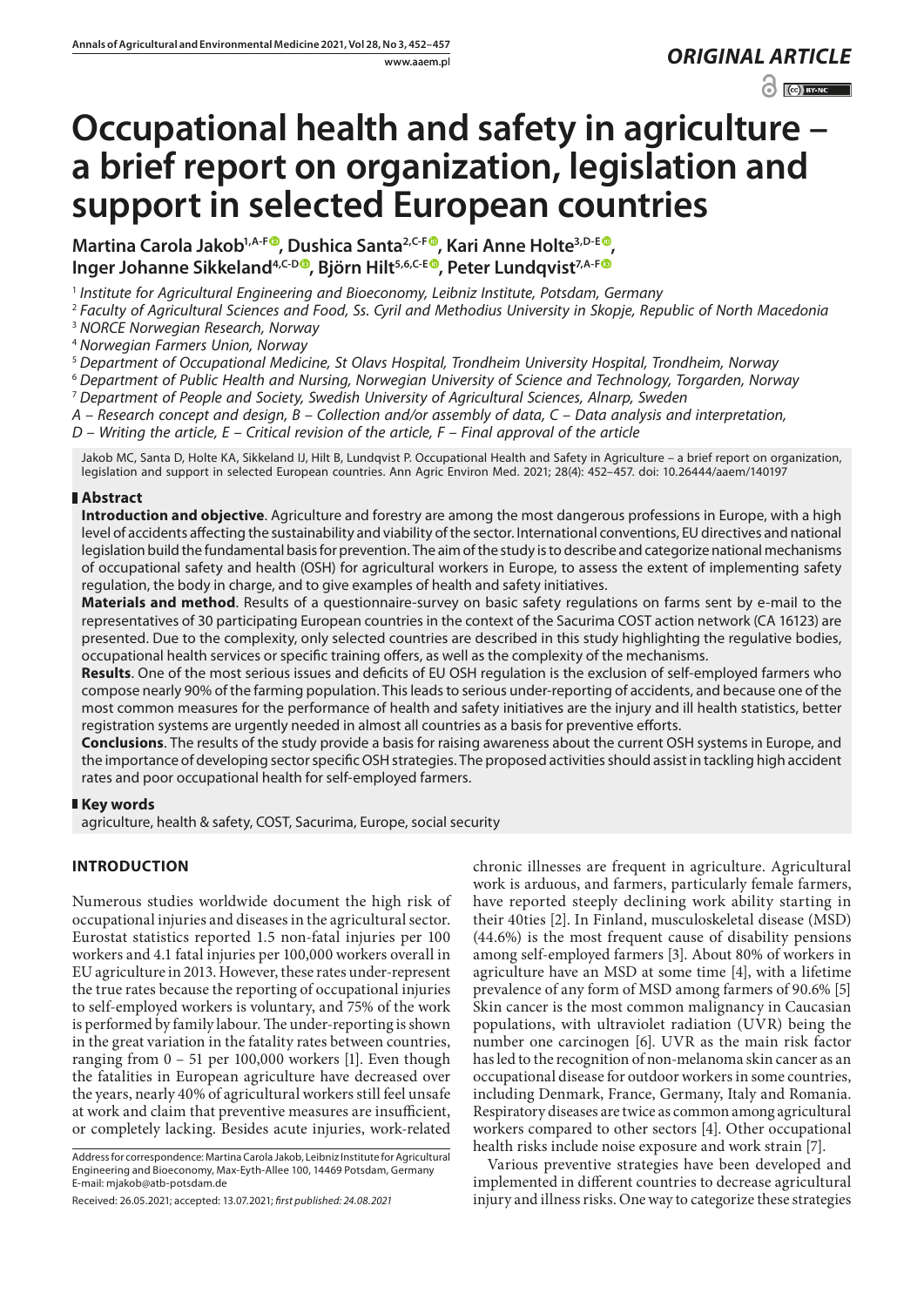Martina Carola Jakob, Dushica Santa, Kari Anne Holte, Inger Johanne Sikkeland , Biörn Hilt, Peter Lundqvist, Occupational health and safety in agriculture...

is the 'three E's'; regulations and their enforcement, education on safe work behavior, and engineering and technological improvements [8, 9].

In 2016, the European COST Action (CA16123) with the title 'Safety Culture and Risk Management in Agriculture' (SACURIMA) (www.sacurima.eu) and the presented survey were initiated. More than 30 countries have become members and collaborate in this European network. The work is organized in different working groups and one important part is to survey how different countries handle health & safety regarding organization, legislation, and other forms of occupational health & safety support to farmers and their employees. The financial capacities in a COST Action only include tools for networking activities but no funds for research. Survey activities and analysis, so far, have been based on national resources and existing data in each country.

EU legislation to ensure the health and safety of workers is based on several directives, of which the most important is the Framework Directive 89/391/EEC covering all employed persons. Several other directives also regulate the health and safety in agricultural production. Agriculture in Europe in particular is very diverse with regard to the size of farms and employment. As many as 89.5% of all agricultural holdings are family farms with no employees, while the EU legislative directives are mandatory for employees only. In consequence, family farms are not necessarily covered by all the above-mentioned EU directives. If at all, the coverage of self-employed farmers and family workers is mainly based on national legislation. Farming is also a sector with a large seasonal fluctuation in the work force, especially during the harvesting season when both formal and informal labour forces perform the work.

On the international level, the International Labour Organization (ILO) Convention C184 on Safety and Health in agriculture from 2001 is meant to ensure decent working conditions; however, so far, only 18 countries (6 European) have ratified the convention. The policy entailed aims to prevent accidents and injuries to health arising from, linked with, or occurring in the course of work, by eliminating, minimizing or controlling hazards in the agricultural working environment. The general EU framework Directive 89/391/EEC from 1989 imposes the obligation to assess the risk, to combat it, avoid it, and give appropriate instructions to the employees; therefore, self-employed farmers may have inferior and more hazardous working conditions and may be entitled to fewer state benefits. As part of the work in the SACURIMA actions, the national framework of Occupational Safety and Health (OSH) in the member countries is under investigation.

#### **OBJECTIVE**

The aim of the study is to describe and categorize different national OSH systems in Europe, and to assess the extent of implementing safety regulation, the body in charge, and to give examples of health and safety initiatives.

#### **MATERIALS AND METHOD**

A questionnaire-survey on basic safety regulations on farms was sent by e-mail to the main representative (core group member) of each of the 30 participating European countries in the Sacurima network. After 2 reminders, 25 of the country representatives returned the questionnaire. Descriptive statistical data on agriculture in each country and information about i) Authorities and regulations; ii) Inspections and controls on farms; iii) Injury, insurance and public health insurance; iv) Occupational health services, farm relief services and pension schemes, as well as v) extension, education, and other programmes to promote OSH, were collected. To provide diversity and different examples, and for representativeness, the following 12 countries, which all have National authorities at different levels related to health and safety at work, were selected for further analysis: Denmark, Finland, Ireland, Latvia, Lithuania, Montenegro, North Macedonia, Norway, Portugal, Slovakia, Slovenia, and Sweden. Montenegro and North Macedonia are EU candidates, while the others are full members, with the exception of Norway.

#### **RESULTS AND DISCUSSION**

Agriculture is one of the most hazardous industries worldwide when comparing farm worker disease and injury rates with other sectors. Due to inconsistencies in the collection and reporting of data, the full extent is unknown [1]. As a result of the web-based survey about regulations and controls on farms, basic information of national farm health and safety regulations was compared between 12 selected small and middle-sized SACURIMA member countries. The aim is to present the best examples from these countries to help others strengthen their preventive efforts to reduce the burden of occupational injuries and diseases in agriculture.

**General situation and legal framework.** The legal framework for all EU members and candidates are the EU directives, the most important of which is Directive 89/391, which obliges all employers to carry out risk assessment, document risks and inform workers about the prevention of accidents and diseases resulting from work. Although several other directives are also relevant for the agricultural sector, this directive is binding for all selected countries, with the exception of Norway. Finland, Portugal, Slovakia and Sweden have also ratified the ILO convention C184 – Safety and Health in Agriculture Convention from 2001.

EU countries hold primary responsibility for organizing and delivering health services and medical care for their citizens. In consequence, after a work place accident there should be medical treatment available. Nevertheless, gaps in the accessibility of health care and a lack of data are undermining universal health coverage across the European Union (EU) is stated in the 'State of Health in the EU Country Health Profiles and Companion Report' [10].

The answers from the questionnaire show that health and safety issues with an impact on the agricultural industry are organized and operated in different ways throughout Europe. The current survey showed that large European countries with a big agricultural sector, such as Germany, Poland, France, Italy, and Spain, often have quite complex systems with a number of national and regional regulations and organizations dealing with health and safety. For the majority of smaller countries, such as Ireland, Montenegro, Norway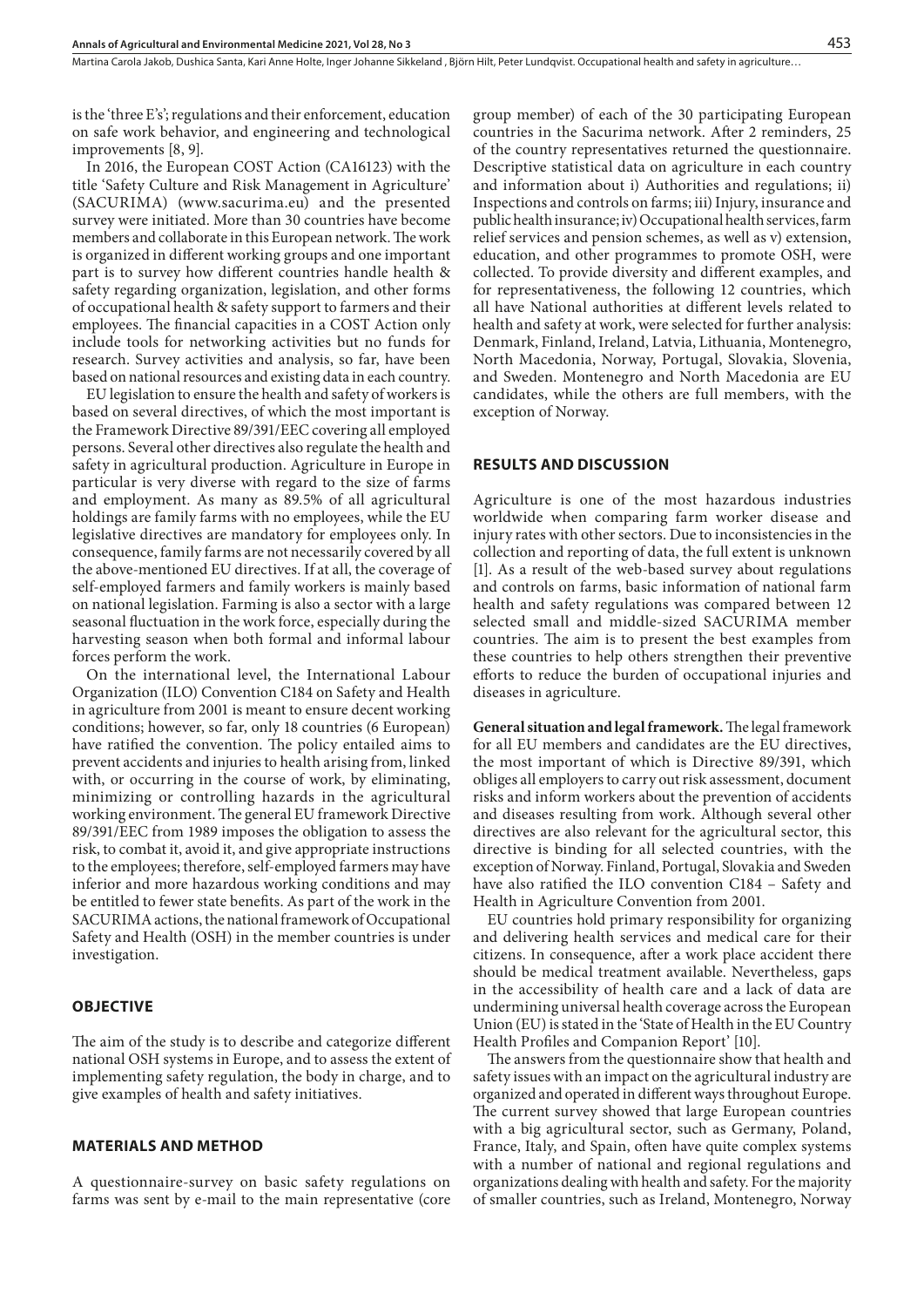Martina Carola Jakob, Dushica Santa, Kari Anne Holte, Inger Johanne Sikkeland , Biörn Hilt, Peter Lundqvist, Occupational health and safety in agriculture...

and others, they often have to rely on different national systems and legislations covering the agricultural sector.

According to the statistics, agriculture is an important industry for all European countries, regardless of size, when it comes to employment as well as the economical contribution to the Gross National Product. This is partly explained by the need to achieve a certain degree of selfsufficiency in food production, as well as the role of land conservation and protection. In general, EU-28 is mainly self-sufficient in food production and is expected to remain until 2080 [11]. The largest agricultural producers are France, Germany, Italy, Spain and Poland. Approximately 20% of all food produced is wasted (EU 2019), and this means that a fifth of all expenditures and the accidents that occur are unnecessary. Further statistical figures on the agricultural sector are not presented in this study, but can be found in Eurostat, the European statistics authority ([https://ec.europa.](https://ec.europa.eu/eurostat/) [eu/eurostat/](https://ec.europa.eu/eurostat/)) and other sources.

**Legislation and authorities**. The presence of occupational safety and health regulation demonstrates the OSH importance for all society and plays a powerful role in gaining standards and practice adoption [12]. The 12 European countries included in the sample all have in common a National Work Environment Legislation and Authority/ Ministry, although there are also differences, such as to what extent the legislation applies to self-employed (farmers) and employees (farm workers). For instance, Denmark and Sweden have legislation that only partly applies to selfemployed farmers. It is mandatory for self-employed farmers in these countries to follow legislation regarding machinery and dangerous substances. On the other hand, health and safety legislation in Finland, Lithuania and North Macedonia applies only to the employed farm workers and not to selfemployed farmers. There are also differences in relation to inspections of health and safety on farms. In Denmark, Finland, Montenegro, North Macedonia and Slovenia, there are no inspections at all on farms with self-employed farmers (Tab. 1).

Occupational injuries on farms are treated by the public health care system in all of the countries under study, and all, excepting Slovenia, have a public occupational injury insurance system that covers both self-employed farmers and farm workers.

**Pension and farm relief worker systems**. All the included countries have a national pension system for self-employed farmers and farm workers with a 'normal' retirement age – 65–67 years (Tab. 2). A farm relief worker system for selfemployed farmers is available in about half of the countries which allows a self-employed farmer to receive assistance to overcome a temporary disability from injury, or illness or during a vacation. Countries with such a system have different kinds of practical solutions and different rules for compensation from either the government or an insurance company.

**Occupational health service and follow-up**. A specific occupational health service for agriculture is not common, only 4 out of the 12 countries have some kind of specialized preventive health service for people working in the agricultural industry. Three of them are running in the Nordic countries, Denmark, Finland and Norway. Sweden used to have this Table 1. Examples of 12 European countries with a National Authority/ Ministry with regard to coverage of regulations and inspections and issues of relevance for health & safety in agriculture: a) Regulations, b) Inspections

| Country         | Regulations apply to both<br>self-employed farmers &<br>employees | Inspections on farms with &<br>without employees |  |
|-----------------|-------------------------------------------------------------------|--------------------------------------------------|--|
| Denmark         | Yes (partly for farmers)                                          | No, only employees                               |  |
| Finland         | No, only employees                                                | No, only farms with employees                    |  |
| Ireland         | Yes                                                               | Yes                                              |  |
| Latvia          | Yes                                                               | Yes                                              |  |
| Lithuania       | No, only employees                                                | Yes                                              |  |
| Montenegro      | Yes                                                               | No, only farms with employees                    |  |
| North Macedonia | No, only employees                                                | No, only farms with employees                    |  |
| Norway          | Yes                                                               | Yes                                              |  |
| Portugal        | Yes                                                               | Yes                                              |  |
| Slovakia        | Yes                                                               | Yes                                              |  |
| Slovenia        | Yes                                                               | No, only farms with employees                    |  |
| Sweden          | Yes (partly for farmers)                                          | Yes                                              |  |

**Table 2.** Examples of 12 European countries with a National Work Environment Authority/Ministry and issues of relevance for agriculture: Farm relief worker system, Occupational health service and d) National system for health & safety education.

| Country         | A farm relief worker<br>system available<br>for self-employed<br>farmers? | A specific<br>occupational<br>health service for<br>agriculture? | A national system<br>for education in<br>health & safety? |
|-----------------|---------------------------------------------------------------------------|------------------------------------------------------------------|-----------------------------------------------------------|
| Denmark         | Yes                                                                       | Yes                                                              | No                                                        |
| Finland         | Yes                                                                       | Yes                                                              | Yes                                                       |
| Ireland         | Yes                                                                       | No                                                               | Yes                                                       |
| Latvia          | No                                                                        | No                                                               | No                                                        |
| Lithuania       | No                                                                        | No                                                               | Partly                                                    |
| Montenegro      | Yes                                                                       | No                                                               | No                                                        |
| North Macedonia | No                                                                        | Partly                                                           | No                                                        |
| Norway          | Yes                                                                       | Yes                                                              | Partly                                                    |
| Portugal        | Yes                                                                       | No                                                               | No                                                        |
| Slovakia        | No                                                                        | No                                                               | No                                                        |
| Slovenia        | No                                                                        | No                                                               | No                                                        |
| Sweden          | Partly                                                                    | No                                                               | Partly                                                    |

service, but it disappeared when they joined EU in 1995. North Macedonia has a preventive programme aimed at health and work ability assessment of agricultural workers. It covers preventive medical examinations and questionnaires to collect data on health status and occupational hazards in order to plan and implement preventive activities.

**Education and training in health and safety**. Another area of interest was whether there were national systems for farmer's or farm worker's education in health and safety in agriculture. Most countries replied that they do not to have any specific system; however, in most countries there is some kind of health and safety education at agricultural schools and at universities with agricultural programmes. Some countries have special curricula for teaching and training health and safety at agricultural schools, but in most cases these issues are integrated in other study items which makes an evaluation difficult.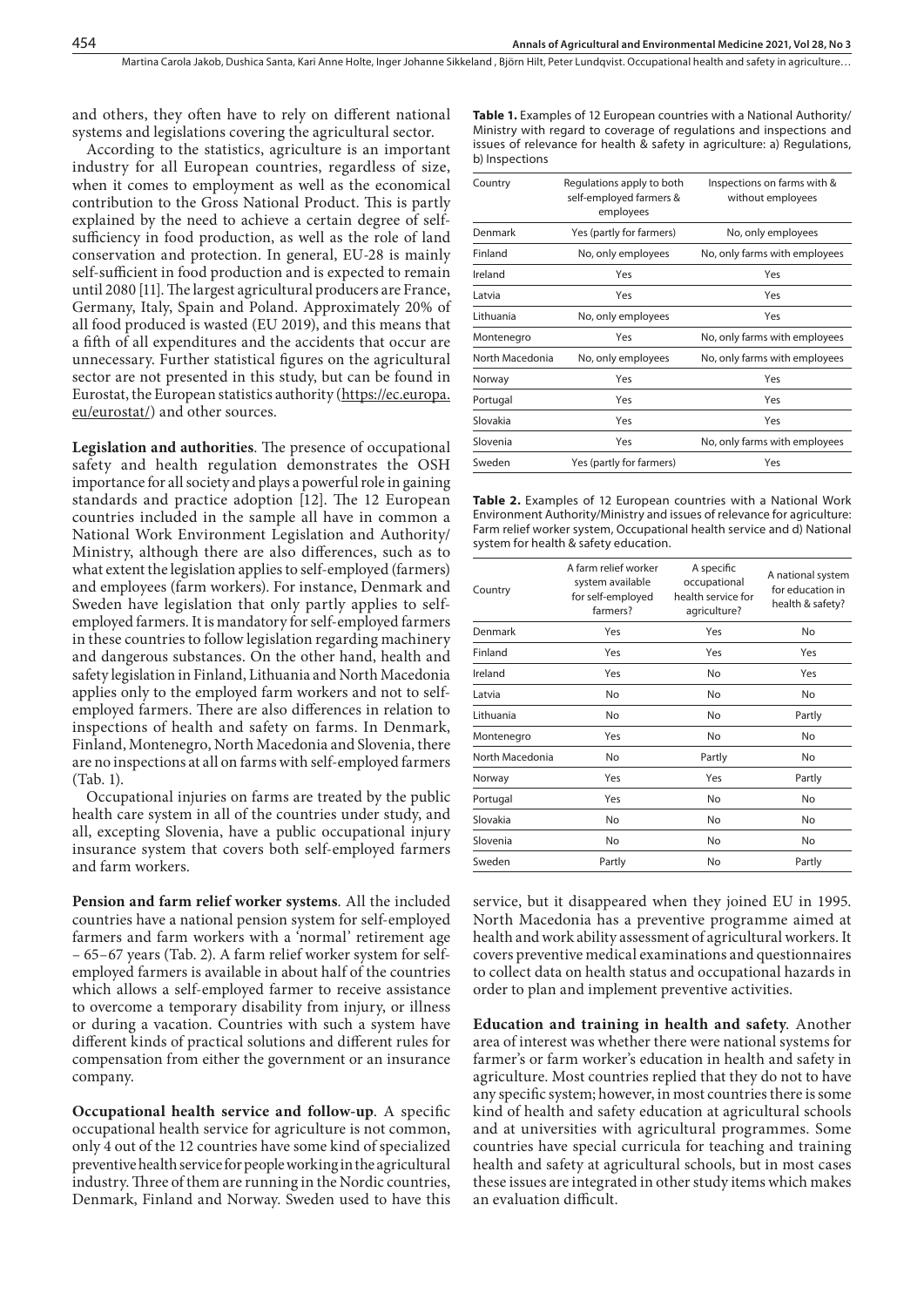Martina Carola Jakob, Dushica Santa, Kari Anne Holte, Inger Johanne Sikkeland , Biörn Hilt, Peter Lundqvist, Occupational health and safety in agriculture...

**Specific health and safety programs.** The final question on the questionnaire was related to national health and safety initiatives and programmes for the agricultural sector. All 12 countries reported different kinds of activities, but in most cases these were initiatives over a limited period of time and run as projects with quite small budgets. A few major programmes were identified, such as the Swedish 'Safe Farmers Common Sense' [13], and a comprehensive Norwegian approach. In Norway, the Food Branding Foundation ('Matmerk') is responsible for the Norwegian Agricultural Quality System (hereafter KSL, 2019), offering a quality system to which all registered farmers have access [14]. About 37,000 Norwegian farmers are certified in accordance with the system. By volume, 99% of all dairy production is certified according to this standard. KSL encompasses all relevant regulations for agriculture including OSH (ibid).

Finland has a Farmers' Social Insurance Institution (Maatalousyrittäjien eläkelaitos, abbrev. to MELA) which administers an accident insurance (workers' compensation) scheme which started in 1982. This insurance is mandatory for all farms with at least 5 hectares (12.4 acres) of farmland and/ or in some cases forestland. Smaller farms may obtain this insurance voluntarily. Self-employed owner-operators of the farm, their spouses, and salaried family members are covered (salaried non-family workers are insured by other workers' compensation insurance carriers). Premiums and benefits are based on the size of the farm operation and each family member's contribution to farm work [2]. The MELA webpage offers information, including brochures on health and safety relevant issues in Finnish and Swedish. Similar systems to those in Finland exist in Germany (SVLFG), France (MSA), Poland (KRUS) and Greece.

In Ireland, the Agriculture and Food Development Authority (TEAGASC) has a strong focus on health and safety. On their webpage they offer daily news, provide information and offer webinars and courses on various topics. Social media channels, such as twitter, facebook or youtube are also used to spread information [15].

In Denmark, the leading agricultural knowledge and innovation centre SEGES offers consultancy services to farmers which include health and safety topics. Farmers own SEGES and it provides professional knowledge for the benefit of all farmers and the farming industry, and it is part of the Danish Agriculture & Food Council [16].

The importance of the extension engagement is recognized in the literature, but the presence is variable through Europe, and the suggestion is to provide more opportunities and different organizational structures for OSH extension engagement [12].

**General discussion.** One of the most serious issues and deficits of the EU OSH regulation is the exclusion of selfemployed farmers who compose nearly 90% of the farming population. Several countries have realized this problem and offer services for the self-employed as well as family members, but in most cases it is neither compulsory nor based on national legislation. Different bodies, such as health authorities, insurances, companies/research institutions or branding initiatives, offer health and safety services and education for the agricultural sector. The current study has provided examples from 12 selected countries of different services and offers. This small selection already gives a good insight into the possibilities and variation within Europe.

In all the selected countries, occupational risk assessment for employees is carried out according to EU Directive 89/391, but this is often not the case for self-employed farmers as they are not included.

One of the questions in the survey investigated whether there are inspections on farms with and without employees. In 7 of the countries, everyone working in agriculture is included, in 2 countries self-employed farmers are only partly included, and in 3 countries not at all. For Montenegro, it was stated that everyone on farms have to follow the regulations, but there is no control for the self-employed. For instance, according to Eurostat data from 2010, there were about 100,000 people working in Montenegrin agriculture, but only 760 were non-family; therefore, less than 1% of the workers are within an inspection system. In this context, attention should be drawn to the Norwegian system where HSE is included in a general quality programme with regular audits to ensure both product quality and the HSE of farmers and their employees, a system which is not based on external control by the authorities. However, this might be due to Norway having high involvement from interest organizations in policy development, including agricultural policy [17]. This complex interplay between actors may have allowed for establishing both targeted and time-limited programmes, as well as establishing the Norwegian Agricultural Quality System. The agreed upon role this quality system has achieved with the formalized cooperation with the labour inspectorate and food safety authority, as well as actors throughout the value chain, exemplifies how high involvement across actors may enable changes that in the long-run ensure a continuous focus on managing OHS on the farm [13]. Moreover, the Norwegian case is also indicative of how legislation, audits and control powers, are embedded in specific contexts, (regional and country specific), entailing and transforming into different systems and practices.

It is recommended that the examples of those countries including the self-employed, e.g. Ireland, Latvia, Montenegro, Norway, Portugal, Slovakia, and Slovenia, and partly Denmark and Sweden, should be followed by other countries. This is because the risks of occupational injuries and diseases are the same whether you are the farm owner or an employee. To tackle the challenges of appropriate and on-time development of actions for occupational health and safety there is a need for an appropriate overview of law enforcement and reporting of occupational injuries. To provide farmers and farm workers with professional help in carrying out the complex risk assessments in different areas, the question of establishing professional occupational health services in agriculture has to be raised once again.

**Specific examples in more detail.** In North Macedonia, the State Labour Inspectorate is responsible for supervising the application of laws and other regulations in this field. However, due to a lack of capacity of the inspectorate there is a serious insufficiency of the system for registering, reporting, collecting and processing data about occupational injuries in North Macedonia [18]. To overcome this, national policies require changes in the structure and amount of data included in the reports on occupational injuries, as well as in the injuries records, which points to the necessity to create a single information system for reporting and recording occupational injuries [19], which should also support the authorities in overcoming the challenge of non-reporting. For example,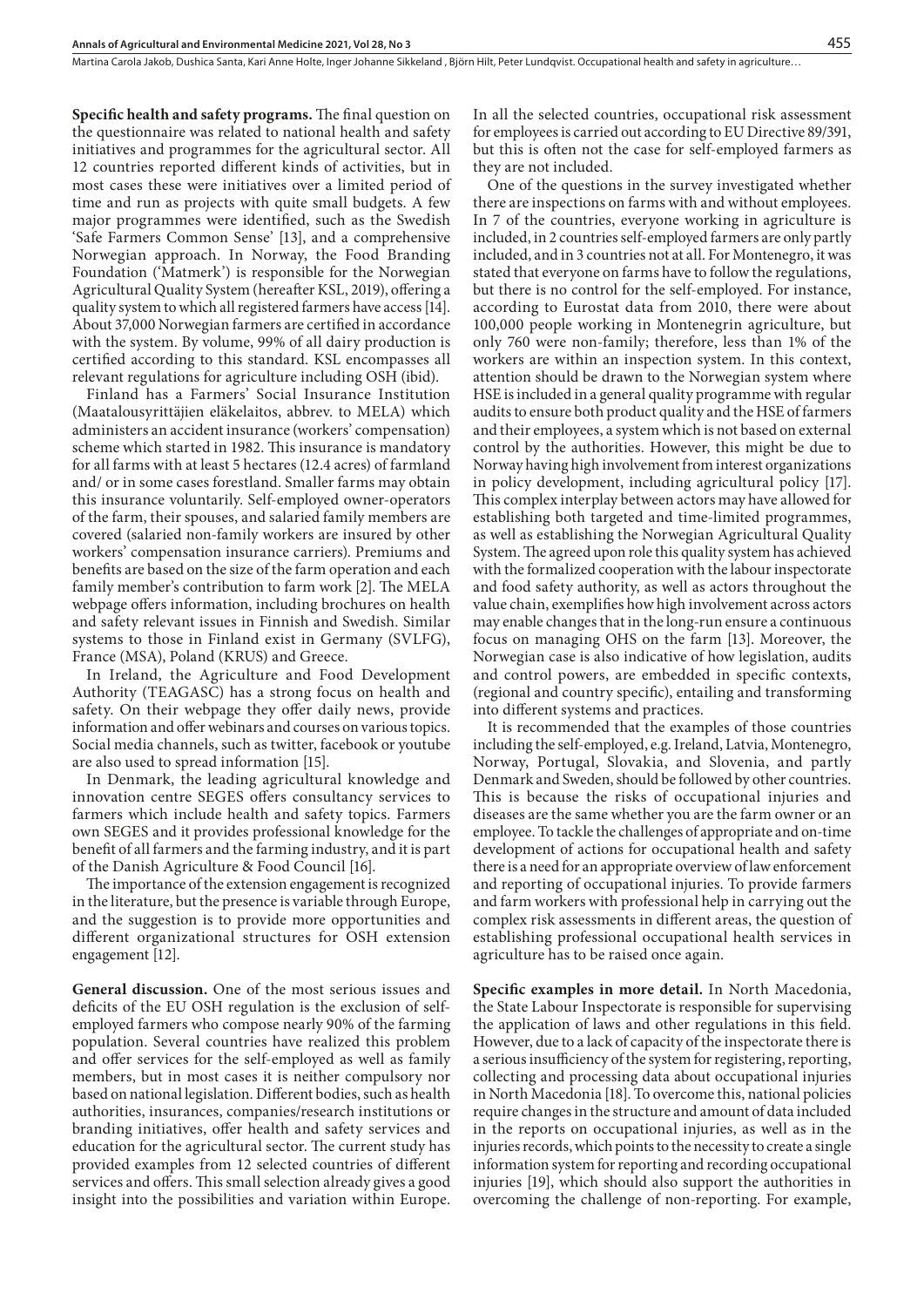in 2016, the rate of occupational injuries in the Republic of North Macedonia was 123.5 per 100,000 employees, compared to the same rate in 2015 when it amounted to 173.1 per 100,000. Compared to the data on the number of registered occupational injuries per 100,000 employees in the European region and in the European Union, it is worth mentioning that in North Macedonia these indicators show values that are 10 times lower [20]. These inconsistencies are not unique to North Macedonia, similar inconsistencies were found by [1]; thus, all countries need to improve reporting, monitoring the response system for occupational injuries, which should also include minor injuries and diseases, as an important measure for effective preventive efforts.

One of the major contents of the Framework Directive 89/391/EEC is to carry out risk assessment. As farming is very complex there is no 'one form fits all' approach to this, and the farmer has no competence of his/her own for the task; therefore, he/she needs competent guidance, primarily from skilled occupational hygienists. Farmers are asked to judge what may be dangerous on their farm, but that is by far not sufficient. Also very complex is the estimation of the individual workload of different tasks. Musculoskeletal problems, for example, are very common in farmers and farm workers and assessing and preventing musculoskeletal disorders at least has to be guided by skilled ergonomists. The Norwegian quality control system offers some guidance (in Norwegian) to carry out risk assessment with forms to fill in for different production areas [21].

The Irish Health and Safety authority also offers several guidelines for risk assessment on their webpage and refers to farmers with 3 or less full-time employees [22]. The following link is for Farm Contractors and other Agri-Business with usually more than 3 employees: https://besmart.ie/supportedbusiness-types/sector/2

The Swedish initiative 'Safe farmer's common sense' with a budget of 65 million SEK, to-date is the biggest intervention programme for occupational injury prevention in Swedish agriculture. A related initiative can be found in New Zealand called 'FarmSafe'. During the five-year project phase in Sweden, nearly 150 supervisors were trained and the aim was to reach 75% of the target group and reduce the number of injuries by 50%. While the outreach was rated as successful, the reduction in injuries was hard to measure, partly due to under-registration. In an evaluation of the programme it was shown that only 7% of the actual occupational injuries in 2013 were shown in the official statistics [23].

One of the most common measures for the performance of health and safety initiatives are the injury and ill health statistics. Overall, there seems to be a large under-reporting of accidents due to a number of reasons, for example, differences in farm structures, the reference population, unofficial employment or varying exclusion/inclusion criteria [1]. Fatal accidents are mostly recorded while minor injuries or work related illnesses are seldom visible in statistics [24]. Therefore, better registration systems are urgently needed in almost all countries as a basis for preventive efforts that at present are by far not insufficient. This will enable the reduction of the identified services coverage gap. Although fatalities in agriculture have decreased drastically over the past decades, the remaining numbers and also the unknown numbers should be prevented to support the sustainability of the sector. Usage of objective data is an important element in the communication of accurate and

contemporary OSH messages that aim to prevent accidents in agriculture [25].

**Limitations.** The questionnaire was sent to the representatives of all 30 participating European countries in the SACURIMA network and covered a broad set of topics, including regulation and control, insurance, training and support functions. In most cases, only one key informant answered the questionnaire. It is not known how the key informants ensured the validity of the answers, as it could not be expected that one person would have the necessary information across all these topics. The responding countries might have collaborated on completing the questionnaire, based on the shared expertise the representatives possess and collecting necessary information elsewhere. Others might have answered due solely to own knowledge, hence the answers could have been biased towards own expertise. Hence, some variation could be expected across countries regarding in how much detail they would be able to answer. This is supported by the fact that the time needed for answering the questionnaire differed greatly – between 1 – 40 hours. There were also 5 countries that did not respond to the questionnaire survey. If these countries share similarities in, for instance, regulation, this could lead to a bias in the overall understanding of how OHS are organized across the European countries.

#### **CONCLUSIONS**

The study aimed to describe and categorize existing OSH systems in Europe, and to assess the extent of implementing safety regulation, the body in charge, and to give examples of health and safety initiatives. The study has shown that there are many different kinds of regulative frameworks for farmers in Europe. One of the most serious issues and deficits of EU OSH regulation is the exclusion of self-employed farmers who compose nearly 90% of the farming population. This leads to serious under-reporting of accidents, and because one of the most common measures for the performance of health and safety initiatives are the injury and ill health statistics, better registration systems are urgently needed in almost all countries as a basis for evaluating preventive efforts. Additionally, there is a need to aim at a change in the thinking of the promotion of a real safety culture, instead of only following regulations.

#### **Acknowledgements**

The authors would like to thank all COST action CA16123 members for their support in answering the questionnaire, and also acknowledge the leading team of the action for their constant management and maintaining the lively network.

#### **REFERENCES**

- 1. Merisalu E, Leppälä J, Jakob M, Rautiainen RH. Variation in eurostat and national statistics of accidents in agriculture. Agron Res. 2019; 17(5): 1969–1983. doi:10.15159/AR.19.190
- 2. Karttunen JP, Rautiainen RH. Distribution and characteristics of occupational injuries and diseases among farmers: A retrospective analysis of workers' compensation claims. Am J Ind Med. 2013; 56(8): 856–869. doi: https://doi.org/10.1002/ajim.22194